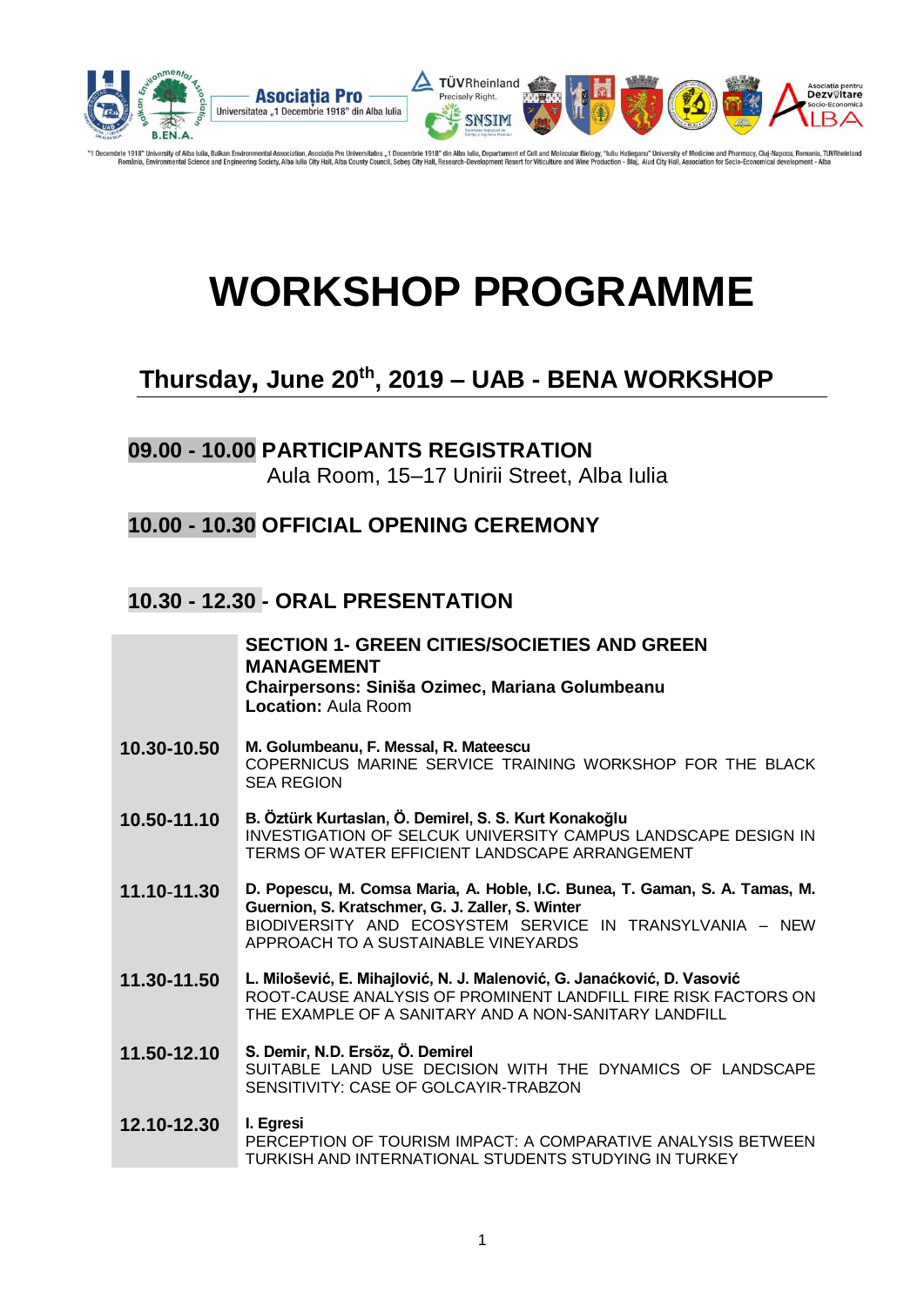

"1 Decembrie 1918" University of Alba lulia, Balkan Environmental Association, Asociatia Pro Universitatea "1 Decembrie 1918" din Alba lulia, Departament of Cell and Molecular Biology, "Iuliu Hatleganu" University of Medic

### **13.00 - 14.30 - Lunch (University Restaurant)**

### **14.30 - 16.30 - ORAL PRESENTATION**

|             | <b>SECTION 2 - CIRCULAR ECONOMY AND SUSTAINABLE</b><br><b>DEVELOPMENT</b><br>Chairpersons: Christiana Koliouska, Borislav Malinovic<br><b>Location: Aula Room</b>                   |
|-------------|-------------------------------------------------------------------------------------------------------------------------------------------------------------------------------------|
| 14.30-14.50 | C. Koliouska, Z. Andreopoulou<br>SUSTAINABLE DEVELOPMENT<br>EU:<br><b>ASSESSMENT</b><br><b>ICT</b><br>IN<br>OF<br><b>INFRASTRUCTURE</b>                                             |
| 14.50-15.10 | A. Özden, O. O. Özer<br>ENVIRONMENTAL AND PRODUCTION EFFICIENCY CALCULATIONS IN<br><b>TURKISH AGRICULTURE</b>                                                                       |
| 15.10-15.30 | B. N. Malinovic, T. Djuricic<br><b>TREATMENT</b><br>OF.<br>COPPER CYANIDE<br><b>WASTEWATERS</b><br>IN<br>ELECTROCHEMICAL BATCH REACTOR WITH DIFFERENT ELECTRODE<br><b>MATERIALS</b> |
| 15.30-15.50 | G. Vlăsceanu, L. Apostol<br>FROM WASTE TO FUNCTIONAL INGREDIENT - A MODERN APPROACH OF<br>THE CIRCULAR ECONOMY CONCEPT                                                              |
| 15.50-16.10 | E. Merve Alpak, T. Düzenli, A. Çiğdem<br>SUSTAINABILITY OF URBAN IDENTITY: THE CASE OF TRABZON CITY                                                                                 |
| 16.10-16.30 | E.-D. Arion, M. Dîrja, F. Arion, M.-O. Moldovan, M. Voevod<br><b>ECONOMIC</b><br><b>EFFICIENCY</b><br>OF<br><b>HYDROGRAPHIC</b><br><b>SUB-BASINS</b><br><b>DEVELOPMENT</b>          |

**16.30 - 17.00 -** Coffee Break

### **17.00 - 19.00 - ORAL PRESENTATION**

|             | <b>SECTION 3 - PUBLIC HEALTH</b><br><b>Chairpersons: Carmen Oprea, Yener Ataseven</b><br><b>Location: Aula Room</b>                                                         |
|-------------|-----------------------------------------------------------------------------------------------------------------------------------------------------------------------------|
| 17.00-17.20 | S. Türkmen, Y. Ataseven<br>EVALUATION OF DAIRY ESTABLISHMENTS IN TURKEY WITH REGARD TO<br>FOOD HYGIENE AND SAFETY IN EUROPEAN UNION PROCESS:<br>RESEARCH OF ANKARA PROVINCE |
| 17.20-17.40 | C. Constantin, L. Stoica, G. Bacioiu, C. Munteanu<br>DISSOLVED AIR FLOTATION (DAF) TECHNIQUE IN WATER QUALITY                                                               |
|             |                                                                                                                                                                             |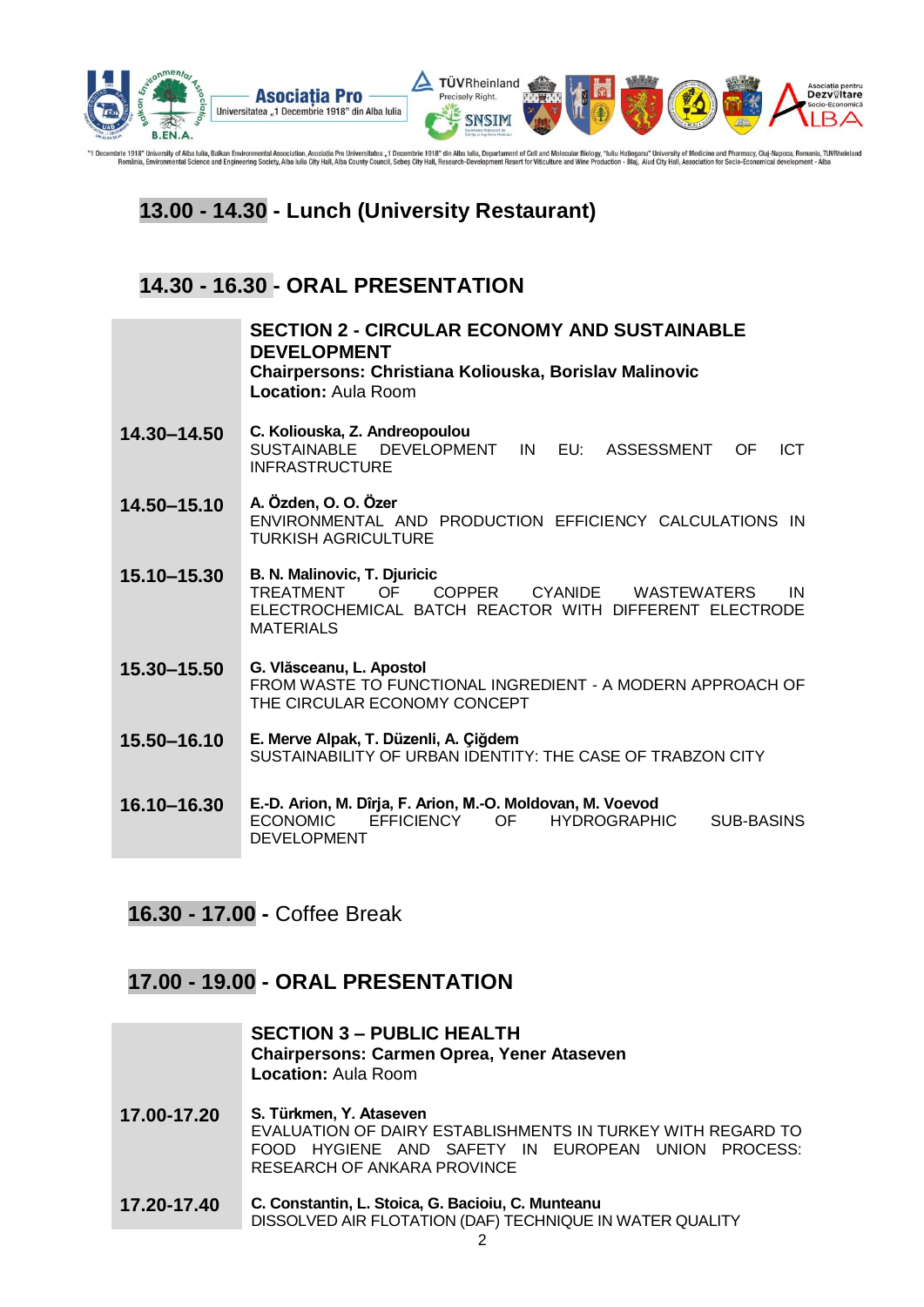

"1 Decembrie 1918" University of Alba Iulia, Balkan Environmental Association, Asociatia Pro Universitatea "1 Decembrie 1918" din Alba Iulia, Departament of Cell and Molecular Biology, "Iuliu Hatleganu" University of Medic

| 17.40-18.00 | D. Demiroğlu, A. Çoban, A. A. Karadağ, A.E. Cengiz<br>MIGRATION-ASYLUM SEEKERS AND OPEN-GREEN SPACES: KİLİS<br>CASE/TURKEY           |
|-------------|--------------------------------------------------------------------------------------------------------------------------------------|
| 18.00-18.20 | <b>B.Ö. Kurtaslan</b><br>VIEWS OF THE STUDENTS ON THE LANDSCAPE PLANNING AND DESIGN<br>OF SELCUK UNIVERSITY ALAADDIN KEYKUBAT CAMPUS |
| 18.20-18.40 | N. Sdrula, S. Ștefan C. Craiu<br>THE BIOMETHANE A FUTURE VERSATILE RENEWABLE FUEL IN<br><b>ROMANIA</b>                               |
| 18.40-19.00 | E. Malkoç True, H. Sönmez Türel, İ. Altuğ Turan<br>USER - SPACE RELATIONSHIP IN PUBLIC SPACES: BORNOVA BUYUK<br>PARK, IZMIR          |

### **19.30- 22.00 Welcome dinner (HOTEL CETATE RESTAURANT)**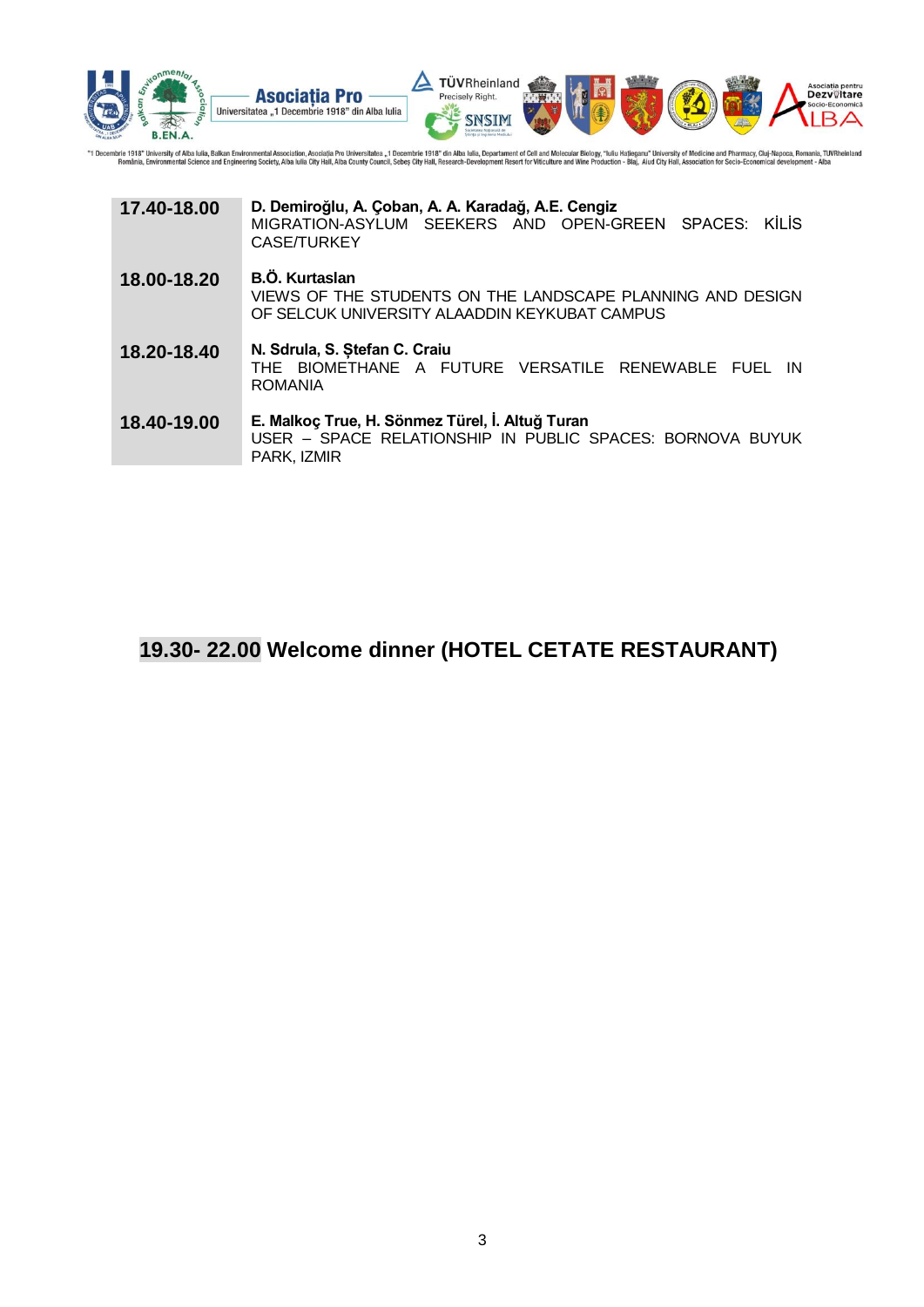

mbrie 1918" Ur brie 1918" University of Alba Iulia, Balkan Environmental Association, Asociatia Pro Universitatea "1 Decembrie 1918" din Alba Iulia, Departament of Cell and Molecular Biology, "Iuliu Hatieganu" University of Medicine and

### **Friday, June 21st, 2019 – UAB - BENA WORKSHOP**

### **09.00 - 11.30 - POSTER PRESENTATION – PARALEL SESSION**

### **09.00 – 10.40 – ORAL PRESENTATION**

|             | SECTIONS 1, 2, 3<br><b>Chairpersons: Carolina Constantin, Dejan Vasovic</b><br><b>Location: A9 Amphitheatre</b>                                                                                      |
|-------------|------------------------------------------------------------------------------------------------------------------------------------------------------------------------------------------------------|
| 09.00-09.20 | G. Janaćković, L. Milošević, N. J. Malenović, N. Vesna, D. Vasovic<br>MITIGATING THE RISK OF NATURAL DISASTERS BY IMPROVING SOCIO-<br>ENVIRONMENTAL SYSTEM RESILIENCE                                |
| 09.20-09.40 | O. Orkan Özer, M. Kan, A. Özden<br>IMPACT OF GLOBAL CLIMATE CHANGE<br><b>AGRICULTURAL</b><br>ON<br><b>PRODUCTION: BALKAN COUNTRIES IN 2050</b>                                                       |
| 09.40-10.00 | D. Krstić, N.Mj. Malenović, Z. Darko, V. Dejan<br>ELECTROMAGNETIC RADIATION AS A FACTOR FOR ENDANGERING THE<br>PUBLIC HEALTH OF THE INHABITANTS OF THE BALKAN COUNTRIES                              |
| 10.00-10.20 | V. Raykov, I. Zlateva, M. Yankova, I. Kotsev<br>SPATIAL AND TEMPORAL ANALYSIS ON SPRAT (SPRATTUS SPRATTUS<br>L.) SURVEYS CATCH PER UNIT EFFORT AND CATCH PER UNIT AREA<br>FROM BULGARIAN MARINE ZONE |
| 10.20-10.40 | D. I. Tomuș, C. A. Roba, C. Roșu<br>CHEMICAL CHARACTERISATION OF ACID MINE DRAINAGE FROM VALEA<br>SESEI TAILING DAM (NW OF ROMANIA) AND ITS IMPACT ON SURFACE                                        |

### **10.40 – 11.00 -** Coffee Break

### **11.00 – 12.20 – ORAL PRESENTATION**

|             | SECTIONS 1, 2, 3<br>Chairpersons: Ioana Ionel, Cristina Roșu<br><b>Location: A9 Amphitheatre</b>                           |
|-------------|----------------------------------------------------------------------------------------------------------------------------|
| 11.00-11.20 | R. T. Tiegam Fregue, I. Ionel, A. S. Gabche, T. Vintilă, C. I. Ungureanu, A.<br><b>Matiuti</b>                             |
|             | EXPERIMENTAL<br><b>PRODUCTION</b><br><b>CAMEROON</b><br>BIOGAS<br><b>FROM</b><br>LIGNOCELLULOSIC WASTE BIOMASS             |
| 11.20-11.40 | A. Ayfer Karadağ, A. Esra Cengiz, D. Demiroğlu<br>DETERMINATION OF SENSITIVE LANDSCAPES FOR LANDFILL: SIVAS<br>CASE/TURKEY |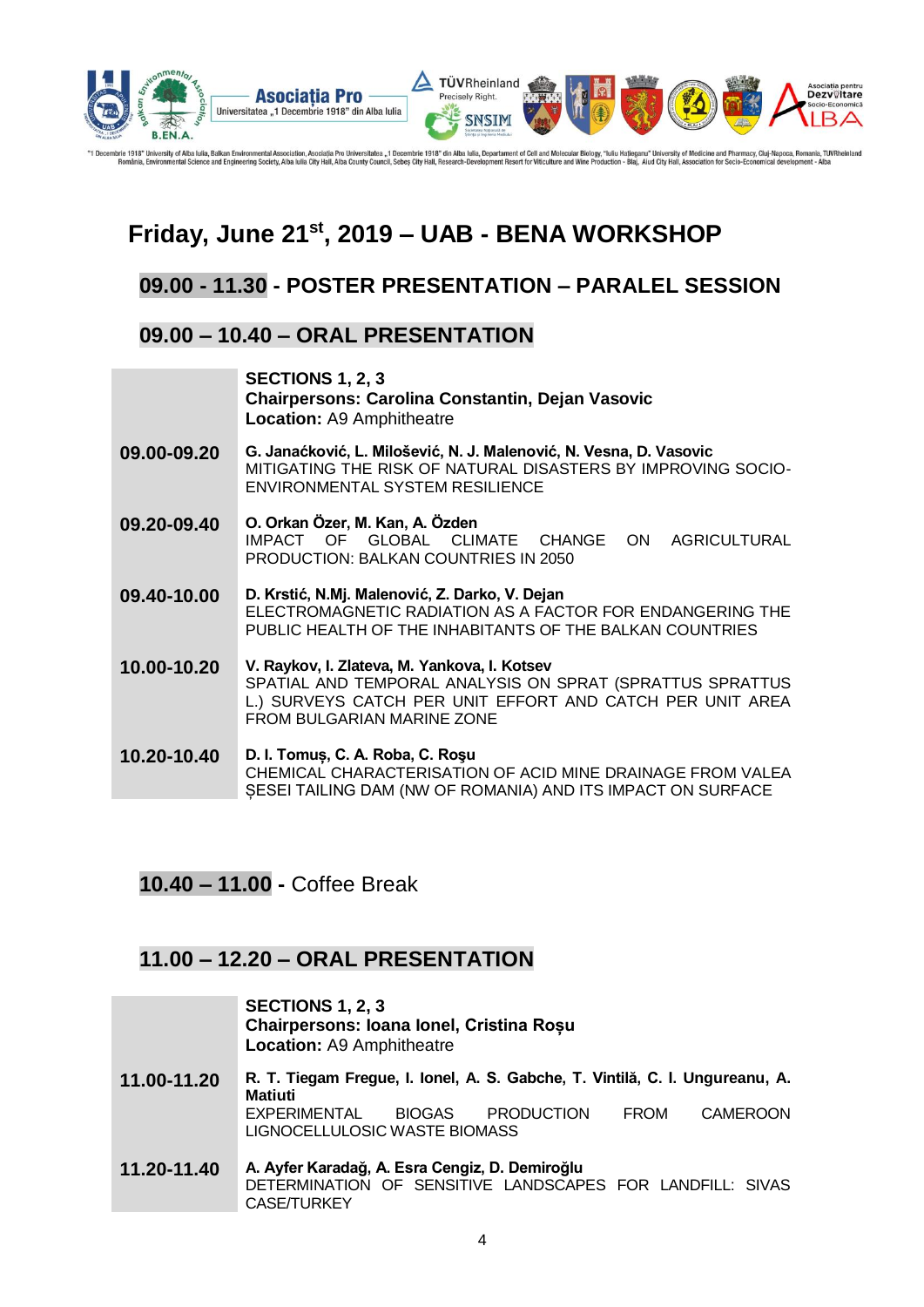

nbrie 1918" Ur ie 1918" University of Alba lulia, Balkan Environmental Association, Asociation, Osociatia Pro Universitatea "1 Decembrie 1918" din Alba Iulia, Departament of Cell and Molecular Biology, "Iuliu Hatieganu" University of Med

| 11.40-12.00 | A. N. Pop<br>CLUSTERS – ECOSYSTEMS FOR INNOVATION AND NEW BUSINESS                                                                              |     |
|-------------|-------------------------------------------------------------------------------------------------------------------------------------------------|-----|
| 12.00-12.20 | A. Esra Cengiz, A.A. Karadağ, D. Demiroğlu<br>CONTRIBUTION OF LANDSCAPE CHARACTER ANALYSIS<br>SUSTAINABLE URBAN PLANNING: GAZIANTEP CASE/TURKEY | TO. |

**12.20 - 13.00 - Official closing workshop/Conclusions**

**13.00 - 14.30 - LUNCH (University Restaurant)**

### **17.00 - 19.00 - Social event – TOUR OF THE MAIN HISTORICAL POINTS OF INTEREST IN ALBA IULIA**

**19.30 - 22.30 - Dinner (HOTEL CETATE RESTAURANT)**

**Saturday, June 22nd , 2019 – UAB - BENA WORKSHOP**

**DEPARTURE OF PARTICIPANTS**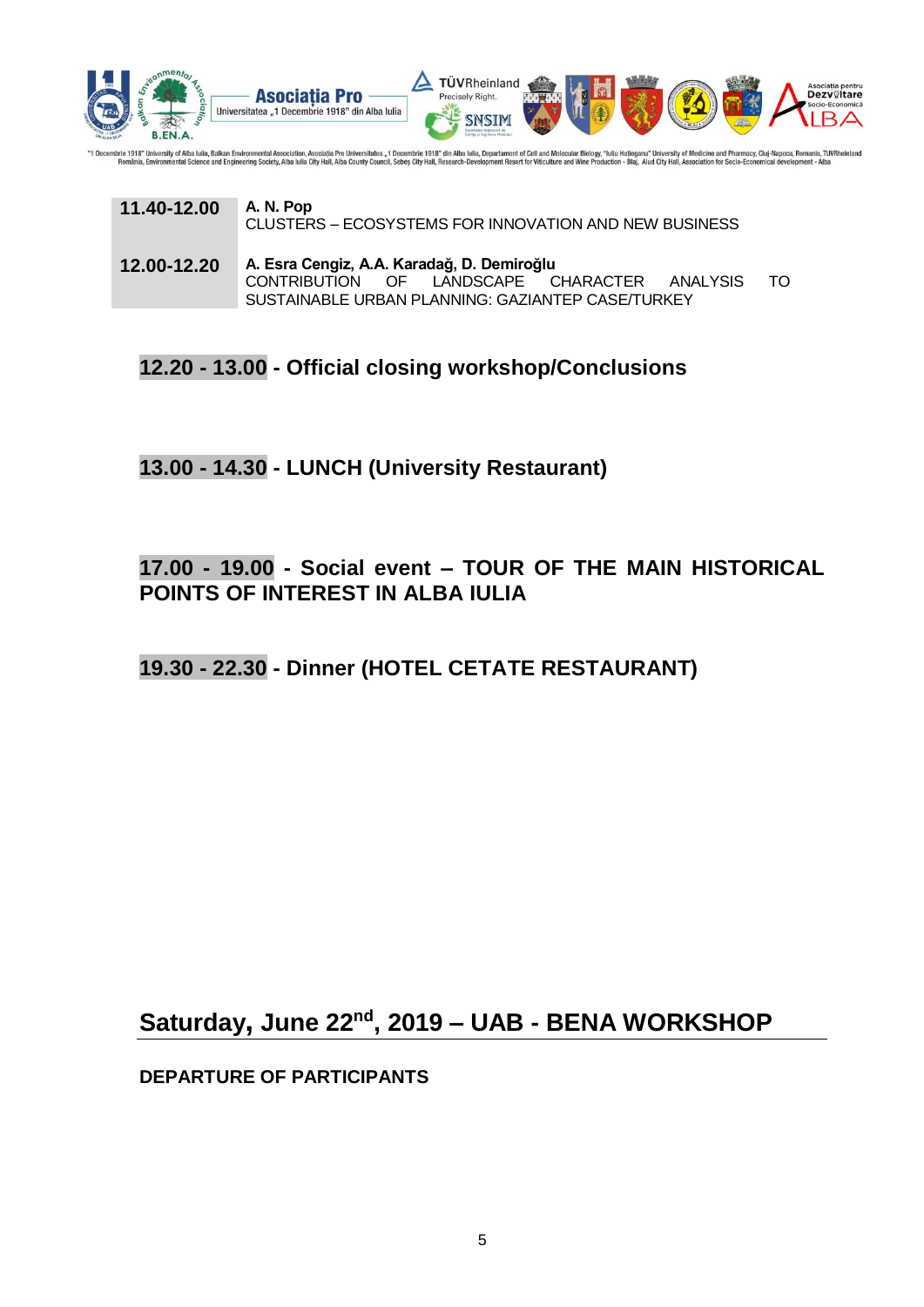

196cembrie 1918" University of Alba Iulia, Balkan Environmental Association, Asociatia Pro Universitatea "1 Decembrie 1918" din Alba Iulia, Departament of Cell and Molecular Biology, "Iuliu Hatjeganu" University of Medicin

## **POSTER SESSION**

### **Friday, June 21 st, 2019**

**Location: University Hall**

### **9.00 - 11.30 - POSTERS PRESENTATION- PARALEL SESSION**

*SECTION 1 - GREEN CITIES / SOCIETIES AND GREEN MANAGEMENT* **Chairpersons: N. Sdrula, V. Micle, A. Vîrsta, D. Popa, H. Matei, M. Corches**

#### **P1.01. G. VARRAS, Z. ANDREOPOULOU, C. KOLIOUSKA, M. PAPAKONSTANTINOU, G. VARRAS**

AN ONLINE DSS FOR FOREST ECOSYSTEM IN TERMS OF SUSTAINABILITY

#### **P1.02. L. TOMOIAGĂ, M. ILIESCU, V. CHEDEA, E.A. POP, A. SÎRBU**

STUDIES CONCERNING THE BIODIVERSITY CONSERVATION IN THE VINEYARDS LOCATED IN THE CENTER OF TRANSILVANIA

**P1.03. V. ARTEM, A. RANCA, A. NECHITA, G. TUDOR, M. ILIESCU, A.O. ANTOCE** THE INFLUENCE OF THE BUD LOAD ON THE QUALITY OF GRAPES AND WINES OBTAINED FROM CABERNET SAUVIGNON

#### **P1.04. A. RANCA, I. DINA, V. ARTEM, P. BOLOS, M. CÎLȚ, S. ENE**

EXPERIMENTATION OF AN INNOVATIVE SYSTEM FOR ORGANIC CULTIVATION OF TWO GRAPEVINE VARIETIES UNDER THE MURFATLAR VINEYARD CONDITIONS

#### **P1.05. A.M. CHIRILĂ BĂBĂU, V. MICLE, G.E. DAMIAN, I.M. SUR**

STUDY ON THE BIOACCUMULATION AND TRANSLOCATION FACTORS OF LEAD AND COPPER IN PSEUDOACACIA L. (LEGUMINOSAE)

#### **P1.06. G.E. DAMIAN, V. MICLE, I.M. SUR**

REMOVAL OF HEAVY METALS FROM CONTAMINATED SOIL USING CHITOSAN AS WASHING AGENT-A PRELIMINARY STUDY

#### **P1.07. D.M. MIHALEA, O. GACEU**

ANTHROPIC INFLUENCE ON THE ENVIRONMENT IN THE UPPER BASIN OF THE CRIŞUL **NEGRU** 

**P1.08. M. DAN, A. VULCU, S. PORAV, C. BERGHIAN-GROSAN, S. VARVARA**

GRAPHENE-BASED NANOMATERIALS FOR ENVIRONMENTAL PROTECTION

#### **P1.09. I.-F. BURLACU, L. FAVIER, E. MATEI, C. PREDESCU, D. GYÖRGY**

PHOTOCATALYTIC DEGRADATION OF A REFRACTORY WATER POLLUTANT USING NANOSIZED CATALYSTS

#### **P1.10. I. M. SUR, V. MICLE, G. E. DAMIAN**

ASSESSMENT OF HEAVY METAL CONTAMINATION AND BIOREMEDIATION POTENTIAL OF THIOBACILLUS FERROOXIDANS IN SOILS AROUND A COPPER QUARRY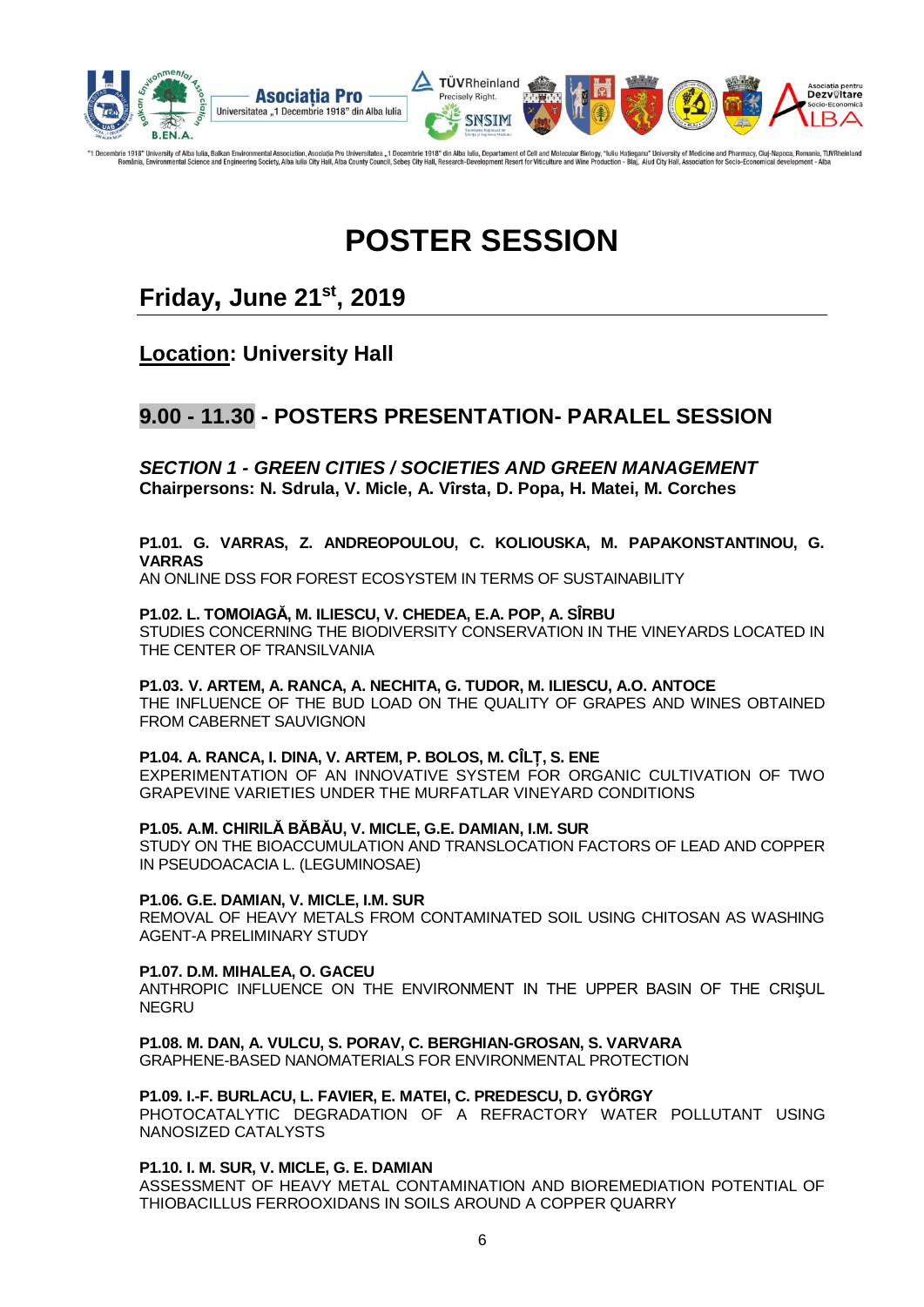

"1 Decembrie 1918" University of Alba Iulia, Balkan Environmental Association, Asociatia Pro Universitatea "1 Decembrie 1918" din Alba Iulia, Departament of Cell and Molecular Biology, "Iuliu Hatjeganu" University of Medic

#### **P1.11. T. GABOR, V. DAN, A.E. TIUC, I.M. SUR, I.N. BADILA**

AN EXPERIMENTAL SETUP FOR THE ANALYSIS OF AN DRAIN WATER HEAT RECOVERY SYSTEM IN CIVIL BUILDINGS

#### **P1.12. C. GHERGHELEŞ, E.V. PANTEA, M. COSTEA, DANIELA MARELE**

STUDIES REGARDING THE RISKS ON THE SOILS GENERATED BY THE SANTĂUL MIC CLAY AND ASH DEPOSITS AND THE PREVENTIVE MEASURES

#### **P1.13**. **G. HERMAN, O. GACEU, C. MESTER, S. BAIAS, T. CACIORA, J. WENDT**

SPATIAL ANALYSIS OF WATER QUALITY IN NATURA 2000 SITES BIHOR, ROMANIA

#### **P1.14. M. ISTRATE, R. HOREA-ȘERBAN, A. BĂNICĂ**

ECO – INNOVATION PROGRESS FOR GREEN AND RESILIENT DEVELOPMENT. INSIGHTS FROM CENTRAL AND EASTERN EUROPEAN UNION

#### **P1.15. C. ONEŢ, E. PANTEA, A. TEU**Ș**DEA, L. DINCĂ, N.C. SABĂU, A. ONEŢ, V. TIMI**Ş**-GÂNSAC**

FACTORS THAT INFLUENCE THE CHARACTERISTICS OF THE QUALITY PARAMETERS OF DRINKING WATER USED IN THE FOOD PROCESSING INDUSTRY FROM BIHOR COUNTY, ROMANIA

#### **P1.16**. **V. ANGELOVA**

UPTAKE OF HEAVY METALS BY ENHANCED TOBACCO GROWN IN INDUSTRIALLY POLLUTED SOILS IN BULGARIA

#### **P1.17. D.E. VIZITIU, L. DINCĂ, G. MURARIU, C.M. CIOBOTEA, L.P. GEORGESCU**

ANALYSING THE PHENOLOGICAL PHASES OF THE MAIN GRAPEVINE SPECIES FROM STEFANESTI VITICULTURAL CENTER ROMANIA IN ORDER TO IMPROVE THEIR MANAGEMENT

#### **P1.18. R. OLGUN, T. YILMAZ**

EVALUATION OF THE RESTORATIVE EFFECT OF URBAN GREEN AREAS: THE CASE OF **TURKEY** 

#### **P1.19. A.M. PANĂ, G.A. DUMITREL, L.V. ORDODI, V. GHERMAN, G. RUSU, A. STĂNESCU, L.M. RUSNAC**

PRELIMINARY STUDY ON POLYMER DEGRADATION USING AN AEROBIC REACTOR

#### **P1.20. E. PANTEA, A. ONET, C. GHERGHELES, M.A. COSTEA, C. ONET, C. SABĂUNICU, E. AGUD, S. PANTEA**

ASSESSING THE IMPACT OF TECHNOLOGICAL WASTEWATER ON SURFACE WATER **RESOURCES** 

#### **P1.21. A. VIRSTA, M.A. SANDU, A.E. DARABAN, R.M. MANEA**

GAPS ON WASTE MANAGEMENT EDUCATION IN SCHOOLS AND UNIVERSITIES FROM BUCHAREST

#### **P1.22. M. RUSCĂ, T.A. RUSU, A. SUCIU**

CASE STUDY ON PARTICULATE MATTER (PM) POLLUTION IN LARGE CITIES

#### **P1.23. N.C. SABĂU, S. GULER, V. LASLO, A. ONET, M. DUMITRU, E. PANTEA, C. ONET, E. SERBAN, C. MESTER**

TEMPORAL AND SPATIAL MONITORING OF THE GROUNDWATER QUALITY IN THE WESTERN MUNICIPALITY OF ORADEA, ROMANIA

#### **P1.24. I. TULBURE, A. DREGHICI**

RATING BUILT-UP AREA ENERGY AND ENVIRONMENTAL PERFORMANCE FOR SUSTAINABLE **CITIES**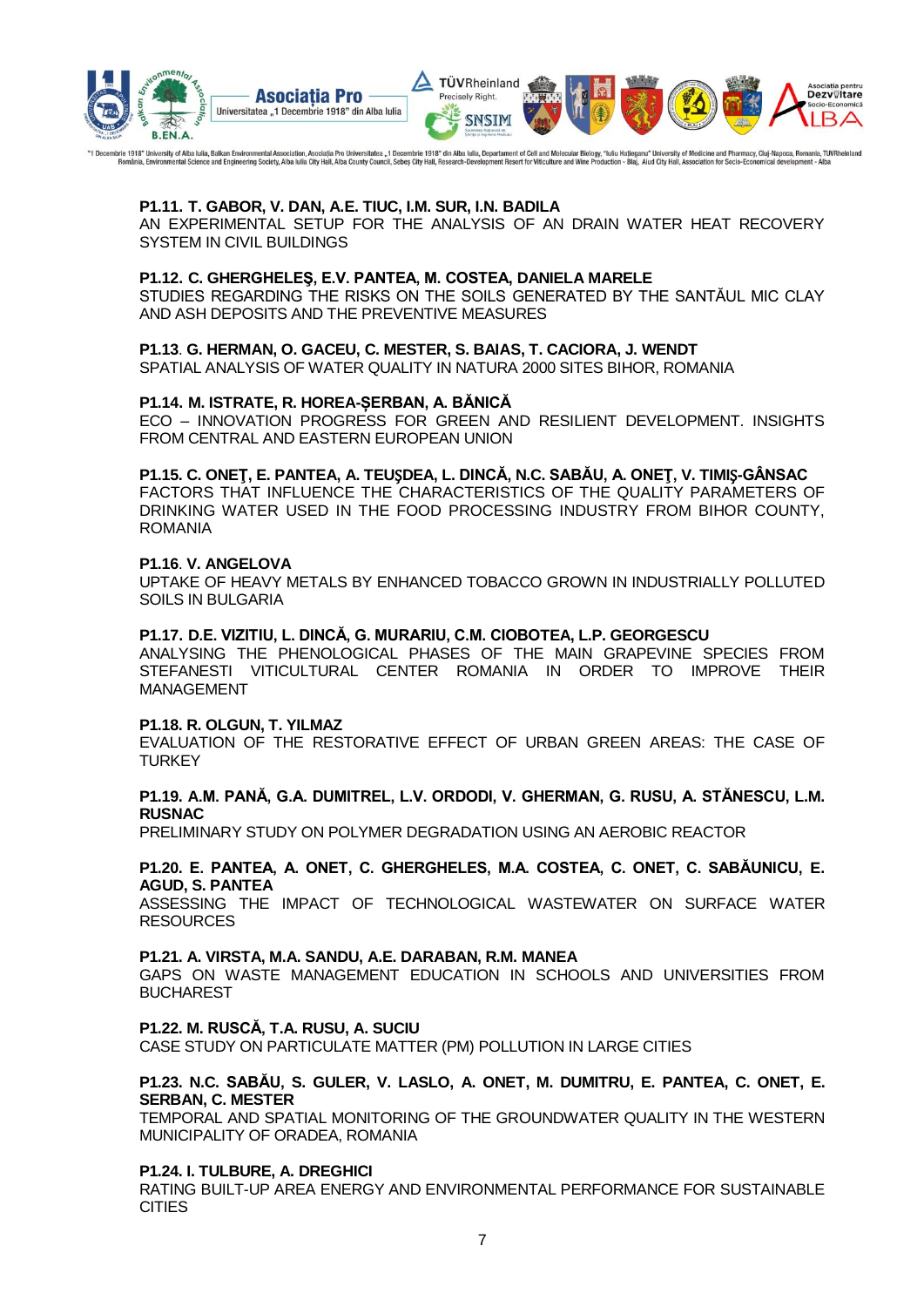

"1 Decembrie 1918" University of Alba lulia, Balkan Environmental Association, Asociatia Pro Universitatea "1 Decembrie 1918" din Alba lulia, Departament of Cell and Molecular Biology, "Iuliu Hatjeganu" University of Medic

#### **P1.25. I. TULBURE, M. SALAJANU**  ENVIRONMENTAL ASSESSMENT OF URBAN WATER MANAGEMENT

#### **P1.26. I. TULBURE, C. COSMA (TRIPON)**

FRAMEWORKS FOR SHAPING SUSTAINABLE MANUFACTURING

#### **P1.27. A. OANCEA, I. TULBURE**

ENVIRONMENTAL ASSESSMENT OF ELECTRICAL POWER SUPPLY

#### *SECTION 2 - CIRCULAR ECONOMY AND SUSTAINABLE DEVELOPMENT*

#### **P2.01. F.H. ARION, A.I. CHERECHES, R. HARUN, I.D. ARION, I.C. MURE**Ș**AN, I. ILARIE, A.R. PORUTIU**

SUCCESS FACTORS FOR AN EU AGRI-FOOD META-CLUSTER

#### **P2.02. V. CRIȘAN, L. DINCĂ, R. ENESCU, A. ONET, S. DECA**

DEPOLLUTING THE SLIME DEPOSIT IN BRASOV - A CASE STUDY

#### **P2.03. D. BADULESCU, D. PERTICAS, A. FLOREA, M. SEHLEANU, A. BADULESCU**

EDUCATION AND SUSTAINABLE BEHAVIOR AMONG YOUNG PEOPLE. EVIDENCE FROM THE NORTH-WEST REGION OF ROMANIA

#### **P2.04. I.A. CHIURCIU, D. DANA, V. VOICU, E. SOARE**

SPECIAL FOLIAR FERTILISATION AN EFICENT MEAN TO SUNFLOWER CROP FOR INCREASE DEGREES OF PRODUCTIVE USE OF NUTRIENTS FROM FERTILISERS AND SOIL

#### **P2.05. L. DIMEN, T. BORŞAN, F. BRAŞOVEANU**

STUDIES REGARDING TO THE ABIOTIC ENVIRONMENT OF "PIEMONTUL MUNTILOR METALIFERI" NATURA 2000 AREA

#### **P2.06. A. TIRON-TUDOR, G. ZANELLATO, M.E. MOISE**

HEIS SUSTAINABLE DEVELOPMENT: PERFORMANCE MEASUREMENTS, REPORTS AND RANKINGS

#### **P2.07. M. UNGUREANU, A.L. LĂZURAN, I. JOSAN, O. GACEU**

WINE TOURISM – A NEW OPPORTUNITY TO SUSTAINABLE RURAL DEVELOPMENT IN WESTERN ROMANIAN VINEYARDS

#### **P2.08. M. ISTRATE, R. HOREA-SERBAN, A. BĂNICĂ**

PROGRESS IN ECO – INNOVATION FOR GREEN AND RESILIENT DEVELOPMENT. INSIGHTS FROM CENTRAL AND EASTERN EUROPEAN UNION

#### **P2.09. N.J. MALENOVIĆ, D. KRSTIĆ, L. MILOŠEVIĆ, G. JANAĆKOVIĆ, D. VASOVIĆ**

PRINCIPLES OF SUSTAINABLE DEVELOPMENT AND GREEN MANAGEMENT IN THE BALKAN COUNTRIES BASED ON THE USE OF RENEWABLE RESOURCES AND THE CIRCULAR ECONOMY MEASURES

#### **P2.10. N.J. MALENOVIĆ, A. ILIĆ PETKOVIĆ, D. VASOVIĆ, G. JANAĆKOVIĆ, M. MESIĆ**

COMPARATIVE ANALYSIS OF ENVIRONMENTAL PROTECTION POLICY AT THE LOCAL SCALE – COMPARISON OF LEGAL REGULATIONS IN THREE SOUTHEASTERN EUROPE COUNTRIES

#### **P2.11. R. MATEESCU, D. NICULESCU, E. VLASCEANU**

MODELING BASED RESULTS ON THE BATHING AREAS' MANAGEMENT SCENARIOS FOR EFORIE – MAMAIA TOURISTIC RESORTS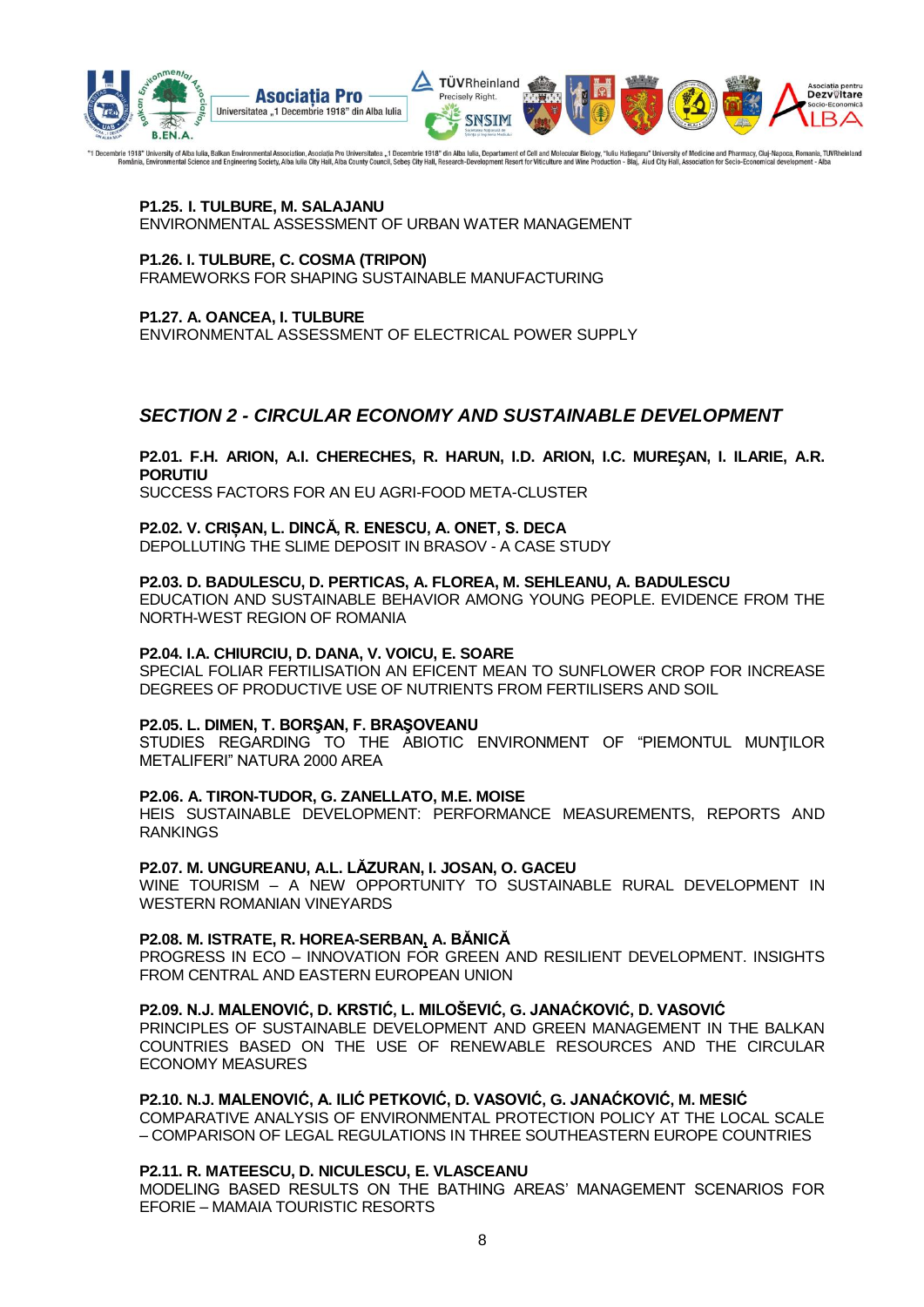

"1 Decembrie 1918" University of Alba lulia, Balkan Environmental Association, Asociatia Pro Universitatea "1 Decembrie 1918" din Alba lulia, Departament of Cell and Molecular Biology, "Iuliu Hatjeganu" University of Medic

#### **P2.12. C. NEGRUŢ, A. BEGOV UNGUR**

THE DETERMINATIONS OF THE POLLUTION LEVEL AT ZLATNA MINE IN VIEW OF AREA ECOLOGIZATION

#### **P2.13. G. VARRAS, Z. ANDREOPOULOU, C. KOLIOUSKA, M. PAPAKONSTANTINOU, G. VARRAS**

AN ONLINE DSS FOR FOREST ECOSYSTEM IN TERMS OF SUSTAINABILITY

#### **P2.14. D. PRLIĆ, S. OZIMEC, T. FLORIJANČIĆ (Croatia)**

ACTIVITIES IN CONSERVATION OF DRY HABITATS IN NATURA 2000 AREAS ALONG THE DANUBE COURSE IN CROATIA

#### **P2.15. N. RADU, M. BEGEA**

IMPACT GENERATED IN THE SOIL AND VEGETABLES DUE TO USING THE FERTILIZERS WITH MICROBIAL BIOMASS

#### **P2.16. N. RADU, M. BEGEA**

RISK ASSESSMENT REGARDING POLLUTION WITH NUTRIENTS ON THE SURFACE WATER DUE TO USE OF FERTILIZERS WITH MICROBIAL BIOMASS

#### **P2.17. R. TRUTA, S. VARVARA, S.A. DORNEANU, P. ILEA, P. MIHAIU**

RECOVERY OF ZINC BY ELECTRODEPOSITION FROM ACIDIC SOLUTIONS RESULTING FROM CHEMICAL STAGE OF SPENT BATTERIES TREATMENT

#### **P2.18**. **S. VARVARA, S.A. DORNEANU, A. OKOS, R. BOSTAN, M. POPA, G. DAMIAN, P. ILEA**

DISSOLUTION OF NICKEL IN BROMIDE-BASED SOLUTIONS USED AS LIXIVIANTS FOR WASTE PRINTED CIRCUIT BOARDS

#### **P2.19**. **O. R. IVAN, A. TABIRCĂ, V. RADU**

INTEGRATION OF ENVIRONMENTAL SUSTAINABLE PRINCIPLES INTO ROMANIAN SMES REPORTING IN ORDER TO MEET EU TARGETS

#### **P2.20. D. C. ILIES, L. INDRIE, P. I. OANA, A. ILIES, F. MARCU, A. AXINTE, L. BURTA, G. HERMAN, A. BAIDOG, M. ILIES, C. IOVAN, A. ALBU, J. WENDT, M. COSTEA**

INVESTIGATIONS OF AGED TEXTILES USING SCANNING ELECTRON MICROSCOPY

#### *SECTION 3 - PUBLIC HEALTH*

#### **P3.01**. **E. AGUD, V. LASLO, E. PANTEA, C. ONEŢ**

DIANTHUS DIUTINUS KIT, EUROPEAN ENDEMISM CRITICALLY ENDANGERED WITH EXTINCTION: MULTIPLIED IN VITRO FOR THE CONSERVATION AND REPOLULATION OF ITS AREA OF ORIGIN

#### **P3.02. C. TIBEA, D. POPA**

ULTRA HIGH-PERFORMANCE CONCRETE – ANALYSIS ON THE ENVIRONMENTAL IMPACT OF A WRONGFULLY ACCUSED MATERIAL DUE TO HIGH QUANTITY OF CEMENT UTILIZATION

#### **P3.04. C.M. MIHAI, V. CUZIC, L. MIHAI, A.D. DUMITRU, F. MANGU, T. CHISNOIU, I. PRUNA, R.M. LITRIN, S.C. CAMBREA, A.L. BALASA**

NITRATE POISONING IN INFANTS FROM DOBROGEA

#### **P3.05. C.S. DANILOV, A. OROS, M. VALODEA, G. TIGANOV**

HEAVY METAL CONTAMINATION OF RAPANA VENOSA (VALENCIENNES, 1846) AT THE ROMANIAN BLACK SEA COAST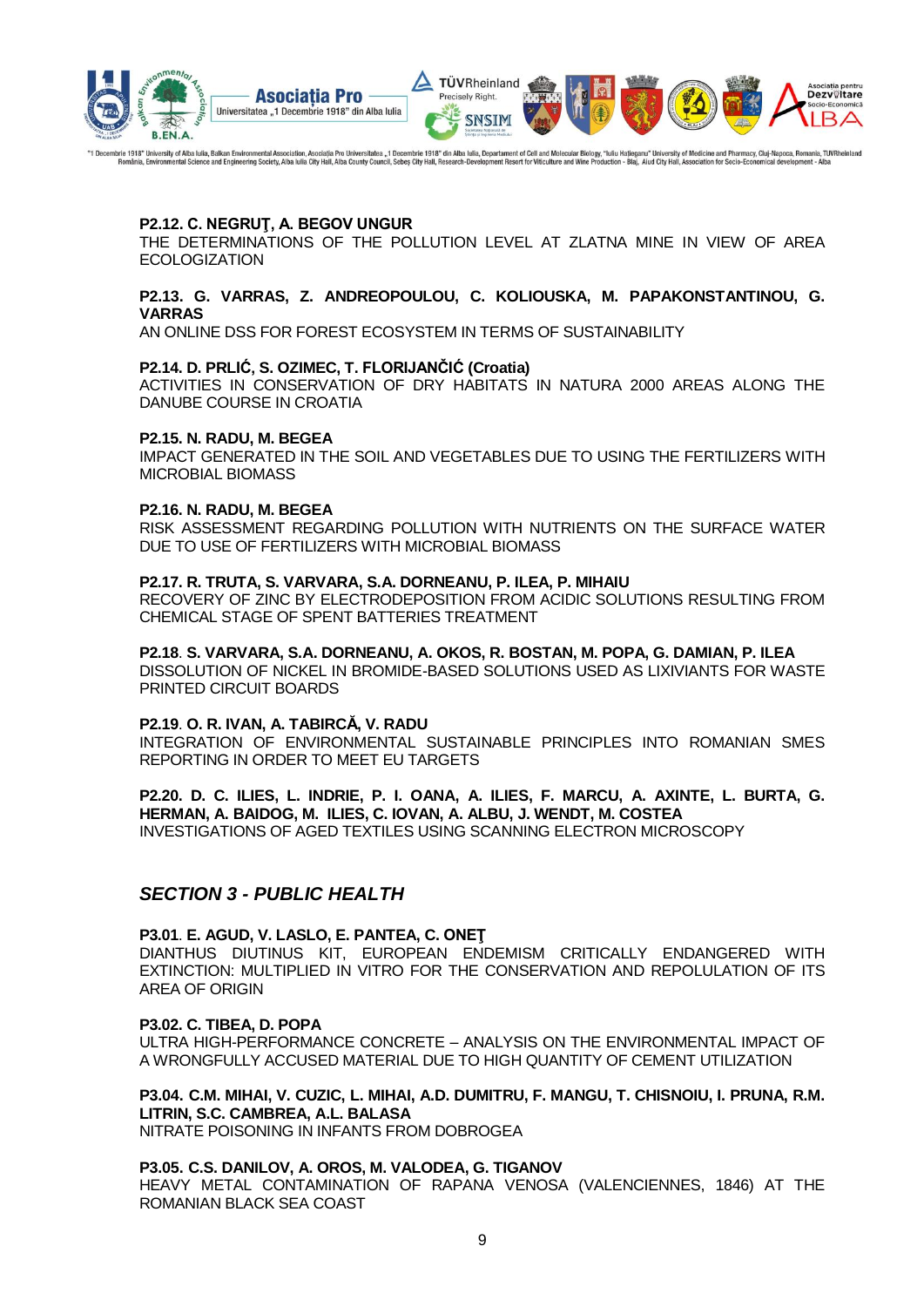

"1 Decembrie 1918" University of Alba Iulia, Balkan Environmental Association, Asociation, Asociatia Pro Universitatea "1 Decembrie 1918" din Alba Iulia, Departament of Cell and Molecular Biology, "Iuliu Hatjeganu" Univers

**P3.06. P. TOTH, D. FIT, C.A. CULDA. , R. CARPA, A. BUTIUC-KEUL, C.A. ROBA, C. ROŞU** QUALITY ASSESSMENT OF DRINKING WATER FROM SEVERAL PRIVATE WELLS FROM LAZURI VILLAGE (SATU MARE COUNTY, NW OF ROMANIA)

#### **P3.07. D.M. FAUR, M. MOLDOVAN, D. PRODAN, C. ALDEA, D. DELEANU, B. BULATĂ, A. CALIMENT, V. LAZĂR, C. BORZAN**

CORRELATION OF THE MINERALS AND TRACE ELEMENTS LEVEL IN THE URINE OF HEALTHY CHILDREN AND CHRONIC KIDNEY DISEASE PEDIATRIC PATIENTS

#### **P3.08. I. GLEVITZKY, G.A. DUMITREL, M. GLEVITZKY, M. POPA, S. BUNGAU**

ASPECTS CONCERNING THE MANAGEMENT OF THE GROUNDWATER IN THE FĂRĂU AREA – ALBA COUNTY IN THE CONTEXT OF IMPLEMENTING A CENTRALIZED DRINKING WATER SUPPLY SYSTEM

#### **P3.09. M. IFTIME, E.C. MUȘAT, P.A. TISIORAS, V.D. CIOBANU**

ANALYSIS OF THE WORKING ACCIDENTS RECORDERED DURING THE HARVESTING OF THE TREES, BETWEEN 2013 AND 2018, FOR WORKERS OF THE NATIONAL FOREST ADMINISTRATION ROMSILVA, ROMANIA

#### **P3.10. M. ILIESCU, L. TOMOIAGĂ, V.S. CHEDEA, E.A. POP, M. POPA, A. CĂLUGĂR, A. BABEŞ**

EVALUATION OF CLIMATE CHANGES ON THE VINE AGROSYSTEM IN TÂRNAVE VINEYARD

#### **P3.11. E. AGUD, V. LASLO, E. PANTEA, C. ONEŢ**

DIANTHUS DIUTINUS KIT, EUROPEAN ENDEMISM CRITICALLY ENDANGERED WITH EXTINCTION: MULTIPLIED IN VITRO FOR THE CONSERVATION AND REPOLULATION OF ITS AREA OF ORIGIN

#### **P3.12. M.L. VICĂ, H.V. MATEI, A. PUIA, C.V. SISERMAN**

THE ASSOCIATION OF PATHOGENS INVOLVED IN SEXUALLY TRANSMITTED INFECTIONS

#### **P3.13. I.C. MURESAN, R. HARUN, G.O. CHICIUDEAN, F.H. ARION, G. ILIES, M. ILEA**

SUSTAINABLE CONSUMPTION: AN EMPIRICAL STUDY IN CLUJ-NAPOCA, ROMANIA

#### **P3.14. T. NEGREANU-PIRJOL, B. NEGREANU-PIRJOL, D. ROSIORU, M. GOLUMBEANU, D.R. POPOVICIU**

EVALUATION OF ANTIOXIDANT CAPACITY, TOTAL POLYPHENOLS AND PIGMENTS CONTENT IN TWO SELECTED MARINE MACROALGAE SPECIES

#### **P3.15. G.Z. NICULA, M. LISMAN, M.L. VICA, R. MUNTEANU, H.V. MATEI, A. FLOREA**

ULTRASTRUCTURAL CHARACTERIZATION OF NATURAL AND SYNTHETIC FIBERS: POTENTIAL USE IN CRIMINAL INVESTIGATIONS

#### **P3.16. C. ONEȚ, E. PANTEA, S. PANTEA, A. ONEȚ, G. HERMAN, V. TIMIS-GANSAC, E. AGUD**

MICROBIOLOGICAL SCREENING OF THE FUNGI ISOLATED FROM INDOOR ENVIRONMENT IN A CULTURAL HERITAGE MUSEUM FROM BIHOR COUNTY, ROMANIA

#### **P3.17. C. OPREA, E.V. IONESCU, R.E. ALMASAN, A.I. TUCMEANU, M.G. ILIESCU**

THE USE OF NATURAL BALNEARY TREATMENT FACTORS FROM THE PERSPECTIVE OF PRACTITIONERS AND BENEFICIARIES

#### **P3.18**. **S. PETRIŞOAIA, D. DIACONEASA, A. SPÎNU, L. BUGA, M. GOLUMBEANU**

THE BARRIER ISLAND IN THE MUSURA GULF - GEOMORPHOLOGICAL ASPECTS DURING 2008 – 2018

#### **P3.19. C.M. POHONŢU**

TOXIC EFFECTS OF SYNTHETIC FOOD DYES ON THE ORGANISMS OF PLANTS AND FUNGI